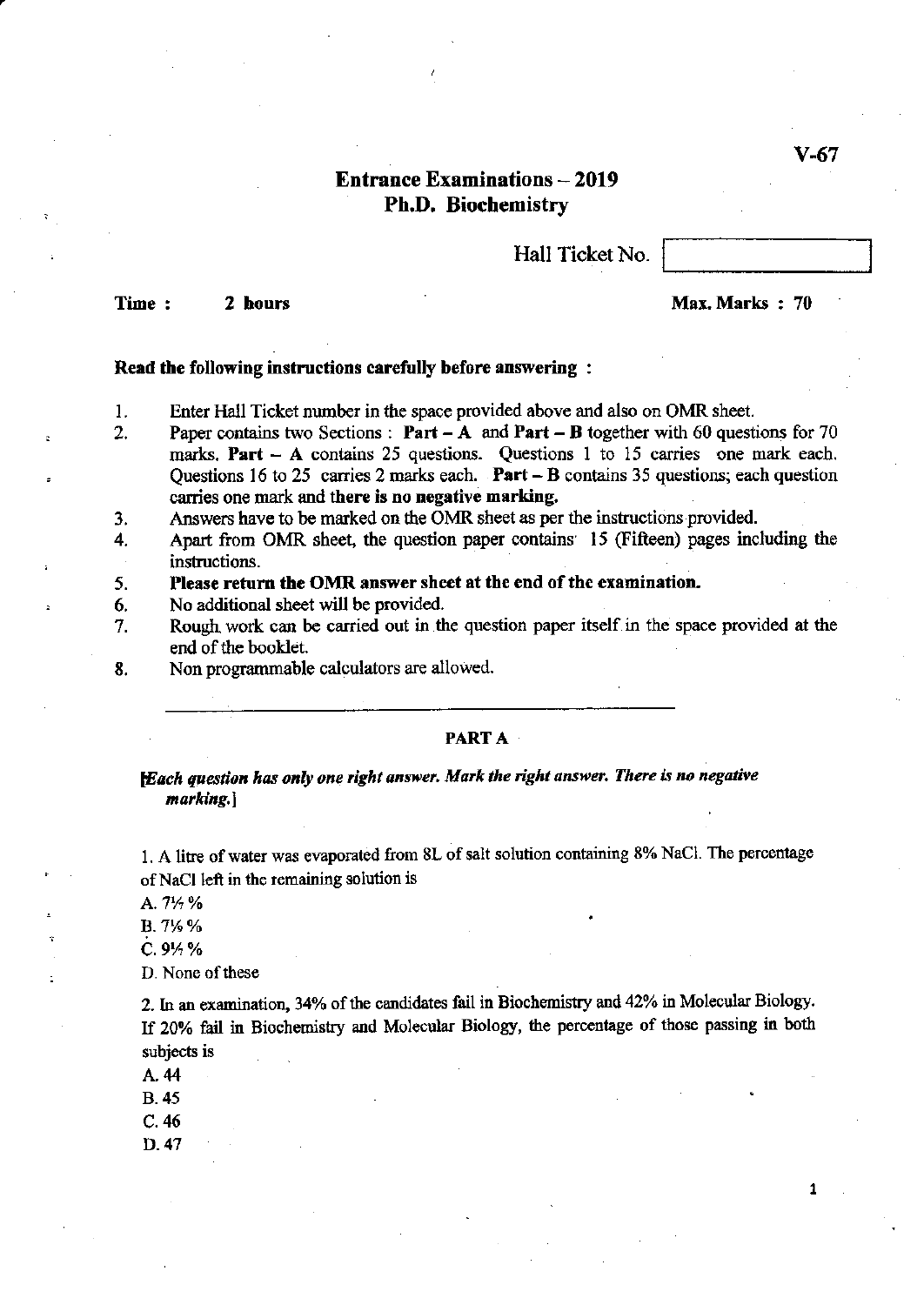2

3. If angles *LP. LQ, LR* and *LS* of the quadrilateral *PQRS,* taken in order, are in the ratio 3:7:6:4, then *PQRS* is a

A. Rhombus

B. Parallelogram

C. Trapezium

D. Kite

 $\begin{bmatrix} 1 \\ 1 \end{bmatrix}$ 

4. Find the area of shaded region, if the radius of each circle is 1 em



A.  $(4-\pi)$  cm<sup>2</sup> B.  $(5-\pi X\sqrt{3})$  cm<sup>2</sup> C.  $(2-\pi X\sqrt{3})$  cm<sup>2</sup>

D. None of these

5. A-glass cylinder with diameter 14 cmhas water to a height of 15 em. A metal cube of side 6 em is immersed in it completely. The height by which water will rise is

A. 1.35 em

B. 1.4 em

C. 1.45 em

D. 1.5 em

6. In the following multiplication problem, fmd the numerical values ofT, F and H in that order

| LTBDF         |
|---------------|
| 46            |
| <b>34TGFT</b> |
| 23D4HD        |
| D 6 L F 6 L 8 |

A. 2, 8, 9 B. 8, 3, 9 C.6,3,5 D. 8,4, 7

7. Perimeter of a circle is equal to that of a square. Ratio of their area is

A. 14:11

B.13:10

C.ll:14

D.IO:13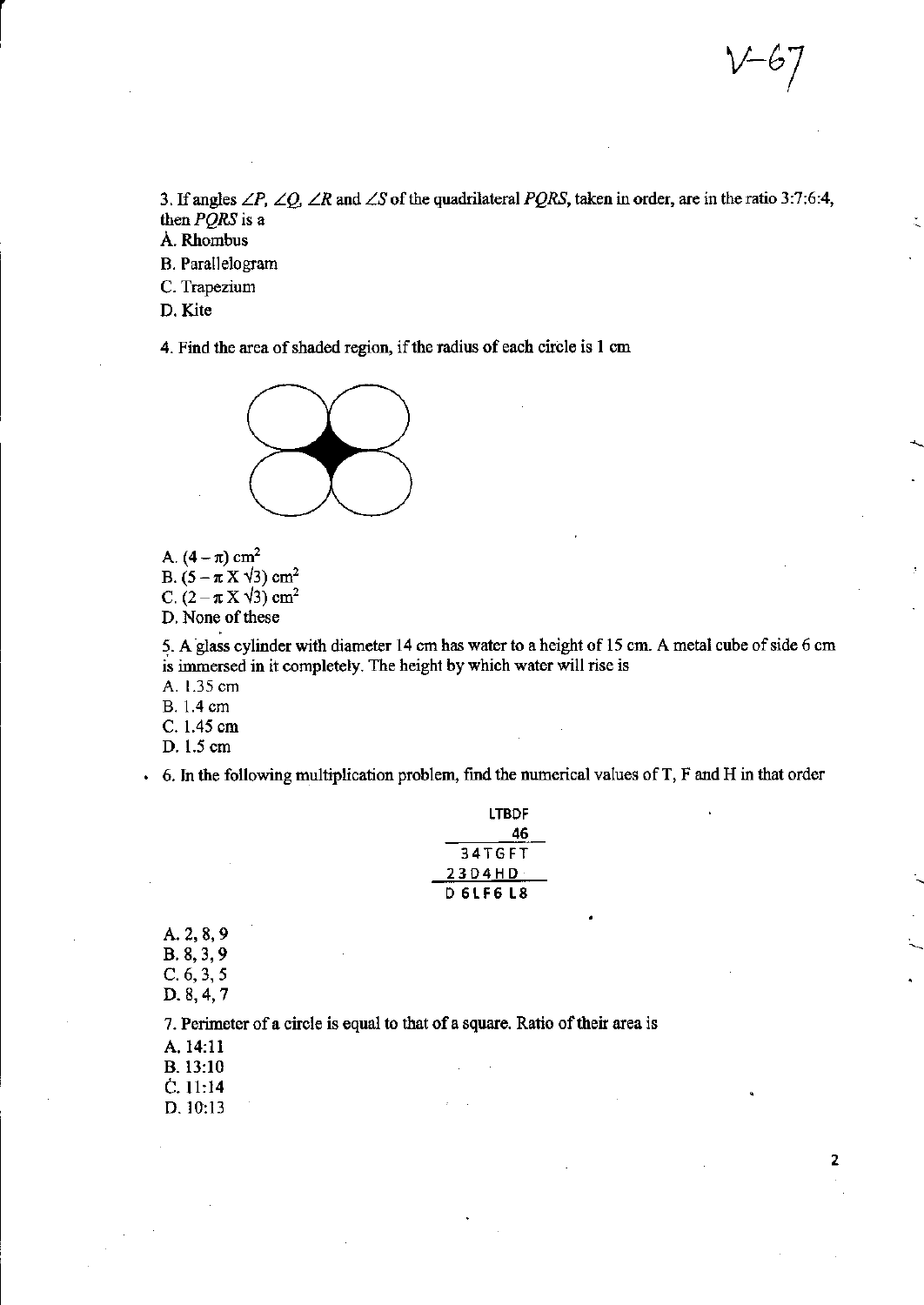8. In figure below, ABCDE is a regular pentagon. Then  $\angle ABC + \angle BCD + \angle CDE + \angle DEA + \angle DEA$ *LEAB* is equal to



A.  $360^0$ 

B. 540<sup>0</sup>

 $C.720<sup>0</sup>$ 

D. None of these

9. Find the angle between the hour hand and the minute hand of a clock, when the time is 25 min to 8.

A. 12  $\frac{1}{2}$ 

B. 17 1/2<sup>0</sup>

C.20"

D. 22 1/2<sup>0</sup>

10. The shape of a red blood cell can be approximated as a disk of 7  $\mu$ m in diameter and 3  $\mu$ m thick. If the cell density is close to  $1.30$  g/ml, how much does a single red blood cell weigh? A. 1.5 x 10-10 g

B.  $1.5 \times 10^{-8}$  g C.  $1.5 \times 10^{-6}$  g

D.  $1.5 \times 10^{-4}$ g

11. Choose the figure that is different from others. Mark the most appropriate answer.

 $A.$   $A$ B. 9 c.  $\bullet$  $D.$   $\bar{Z}$ 

12. Select a figure from the answer figure which continues the same series as given in the problem figure.

Problem figure

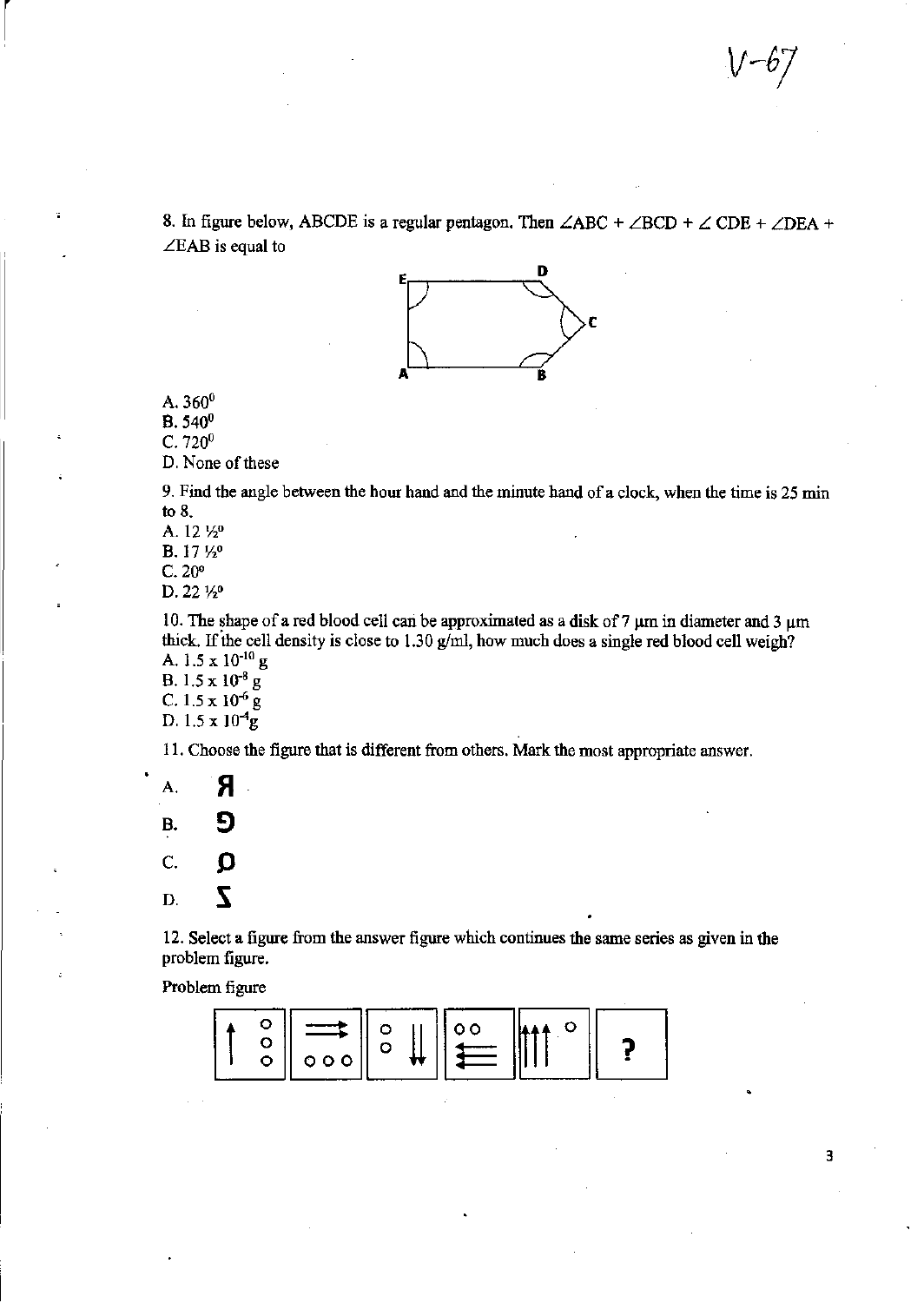4

**Answer figure** 



**13, A multiple choice examination has 5 questions. Each question has three alternative answers of which exactly one is correct. The probability that a student will get 4 or more correct answers just by guessing is** 

*A.13/3'* 

B.  $11/3^5$ 

*·C.10/3'* 

D. *17/3'* 

**14. Consider the following statements:** 

**(a) Mode can be computed from histogram.** 

**(b) Median is not independent of change of scale.** 

(c ) **Variance is independent of change of origin and scale.** 

**Which** of these **is/are correct?** 

A. Only (a)

B. Only (b)

C. Only (a) and (b)

D. (a), (b) and (c)

15. If a vertex of a triangle is (1,1) and the mid·point of two sides through this vertex are (·1, 2) and (3,2). Then the centroid of the triangle is

A. (·1, *7/3)* 

B. (-113, *7/3)* 

C. (1, *7/3)* 

D. (1/3, 7/3)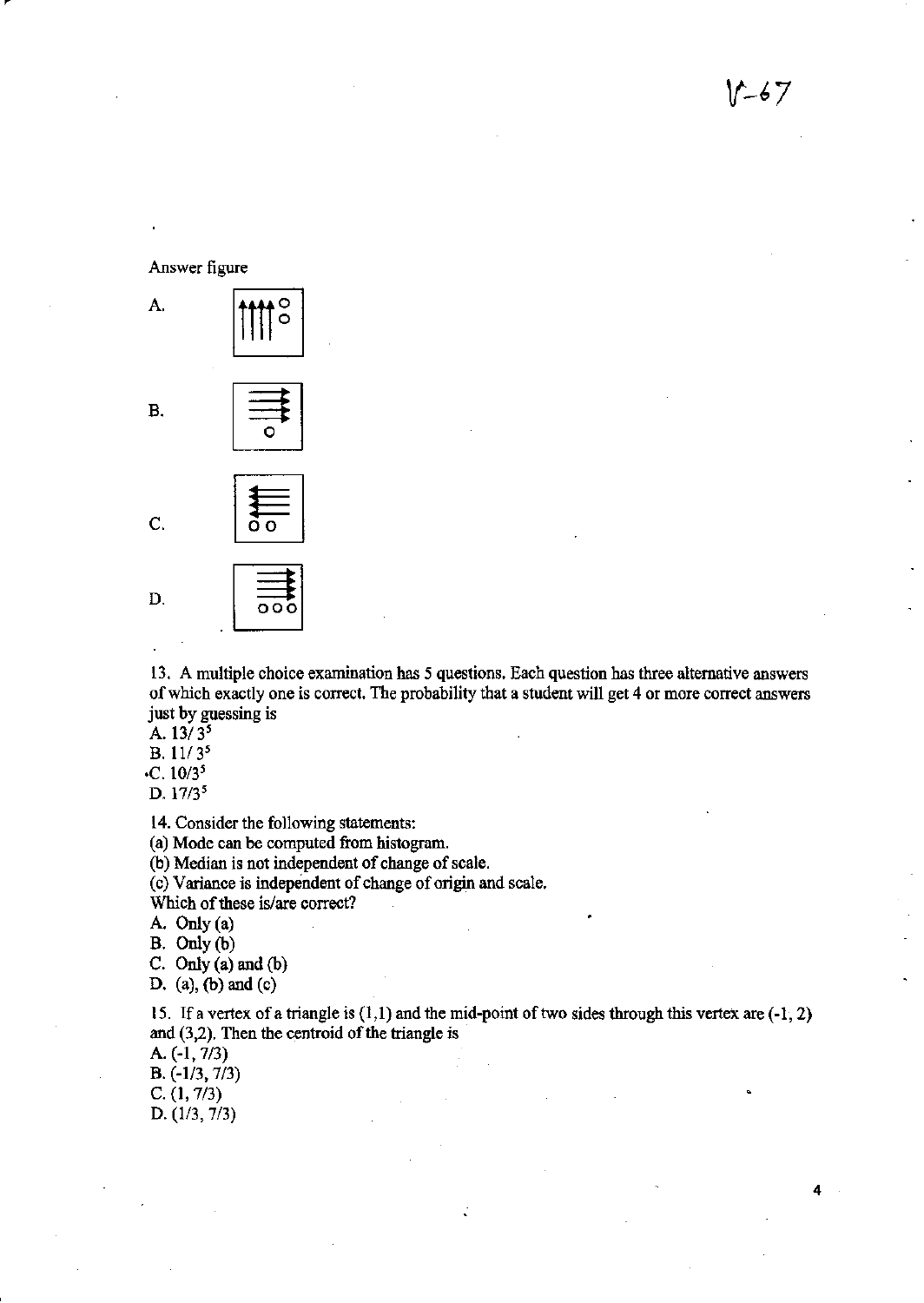16. The accompanying figure depicts the map of a part of *E. coli* genome harboring the lac operon.

# $lac I$   $lac p$   $lac O$   $lac Z$   $lac Y$   $lac A$

*lac* mRNA would hybridize to which of the following DNA?

1) *lac I;* 2) *lac 0;* 3) *lac* Z; 4) *lac Y;* 5) *lac A* 

A. Only 1, 2 and 3

B. Only 1, 3 and 4

C. Only 2, 3, 4 and 5

D. Only 3, 4 and 5

17. A mutant of *E. coli* with a heat-sensitive DNA ligase (25°C pennissive, 37°C nonpennissive) has been used to show that lagging strand DNA synthesis is discontinuous. Examination of DNA replication in the presence of  $\text{-}$  [<sup>3</sup>H]- thymidine in the mutant would demonstrate which of the following?

A. The accumulation of short segments of unlabeled DNA at  $25^{\circ}$ C and at 37 $^{\circ}$ C

B. The accumulation of short segments of unlabeled DNA at  $25^{\circ}$ C but not at  $37^{\circ}$ C

C. The accumulation of short segments of radioactive DNA at 37°C but not at 25°C

D. The accumulation of short segments of radioactive DNA at 25°C but not at 37°C

18. During the erythrocytic stage infection of *Plasmodium,* the parasite undergoes repeated rounds of replication, egression and invasion. Stage specific gene expression is known to be • coordinated by the functional state of chromatin. State of chromatin is regulated by proteins that bind to chromatin and modify histones.

A research group wanted to understand the function of a novel protein X. *In silica* studies showed that protein X has DNA binding domain and it was also found to interact with other proteins involved in histone modifications.

Experimental findings:

- 1) They found that conditional knockdown of protein X has no effect on parasite replication as compared to normal parasite. •
- 2) However, the number of infected RBCs post egression was less in protein X knockdown strain.
- 3) Upon knockdown of protein X, a subset of genes was up-regulated in the later stages of parasite as compared to wild-type parasite line.
- 4) Functional enrichment analysis revealed that genes which showed altered expression belong to exported and invasion family
- 5) In a ChIP experiment protein X was found to be enriched on the promoters of genes which showed altered expression.

Choose the best conclusion that explains the above experimental findings:

- A. Protein X is essential for parasite proliferation as well as replication.
- B. Knocking down of protein X results in defective egression whereas invasion is nonnal.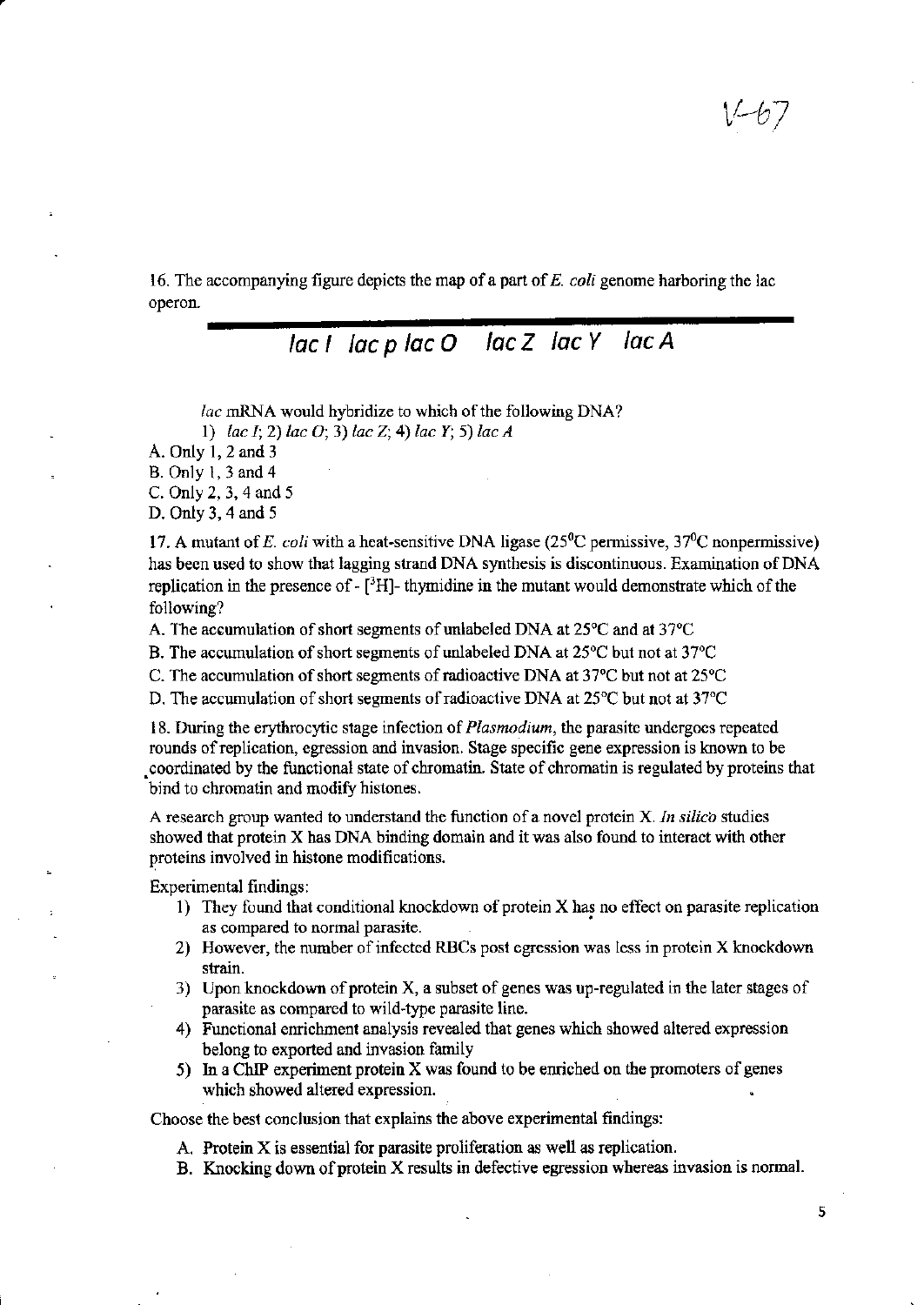- C. The above experiment could not establish any involvement of protein X in parasite egression or invasion.
- D. Protein X enrichment to the promoter of invasion genes enhances their expression.

19. In mammalian cells, DNA double-strand breaks trigger activation of the ataxia-telangiectasia mutated (ATM) protein kinase, which phosphorylates downstream targets that initiate cell cycle arrest, DNA repair, or apoptosis. Several of these targets, including pS3, Chk2, Brcal, H2AX, Mrell-RadSO-Nbsl (MRN) complex, are essential for DNA double-strand-break repair and genomic stability.

*In vitro* kinase assay was performed to understand the factors important in ATM activation. As a readout phosphorylation of p53 at Ser15 was monitored using Anti-phospho-p53(Ser15) antibody. Analyze the following western blots:



Following conclusions were drawn from above blots:

- 1. Unlike monomeric A TM, mutlimeric A TM required both MRN complex and DNA for Activity.
- 2. Nbsl is not that essential for ATM activation *in vitro.*
- 3. Activation of ATM is MRN independent.
- 4. With increase in DNA concentration the activity of ATM increases.

State which of the following combination is correct:

- A. 1,3 and 4.
- B.I,2and3
- C. 2, 3 and 4
- D.I,2and4

20. It was observed that when a molecular chaperon C is inhibited the cells become sensitive to DNA damaging agent. To understand this mechanism a series of experiments were performed.

- 1) Cells were treated with DNA damaging agent and two Genes P and Q were found to be up regulated.
- 2) Yeast two hybrid was performed to check for the interaction of P and Q with chaperon C and only P was found to interact with C.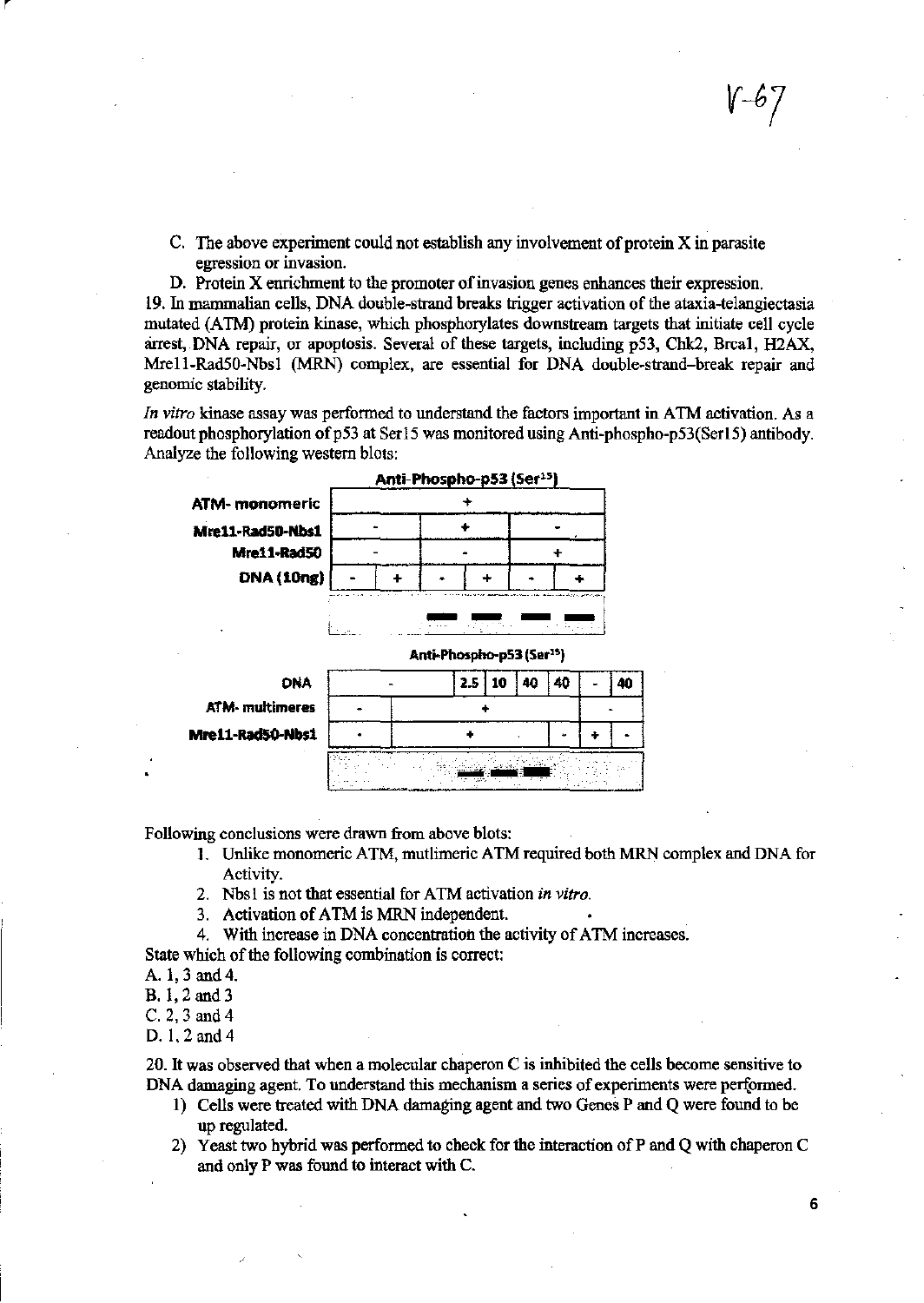3) Co- immunoprecipitation was further performed to study interaction, given below is the picture of the western blot obtained:



- 4) RT PCR analysis revealed no effect on transcription level of gene P and Q upon inhibition of chaperon C
- 5) In order to determine whether P or Q are the client of chaperone C the steady-state level of proteins P and Q were determined in the presence of two inhibitors: one that inhibits chaperone C activity and another that inhibits proteasome mediated degradation. It is established that if C is inhibited any of its clients would degrade via the proteosomal pathway. The bolt of such experiment is shown below:

| C Inhibitor          |  |
|----------------------|--|
| Proteasome inhibitor |  |
| Anti -P              |  |
| Anti-Q               |  |
| Anti Actin           |  |
|                      |  |

On basis of above experiments following statements were made, state which one is correct.

A. Gene P and Q function as complex and both are client ofC.

B. P and Q do not form a complex and only gene P is client ofC.

e. Gene P and Q form a complex and only P is client of C.

D. Gene P and Q form a complex and only  $Q$  is client of  $C$ .

21. In an organism, expression of few genes were found to be altered when external stress of heat was given. Given below is the Ct value obtained though real time RT-PCR for genes involved in a pathway under control and experimental conditions

| Gene               | (Ct value( control ) | Ct volue heat<br>stress } | <b>Function</b>                   |
|--------------------|----------------------|---------------------------|-----------------------------------|
|                    | 13                   | 14                        | Virulance                         |
|                    | 21                   | 26                        | HDAC, Regulator of virulence gene |
|                    |                      | 16                        | <b>Transcription factor</b>       |
| House keeping gene | l 15                 |                           | Normalising Control               |

To get the molecular insight of the phenomenon, chromatin immunoprecipitation was performed in control and heat stress condition using anti- T antibody and IgG which served as negative control. Given below is the gel picture of PCR done using primer specific to *R* promoter from IP DNA of above mentioned antibodies: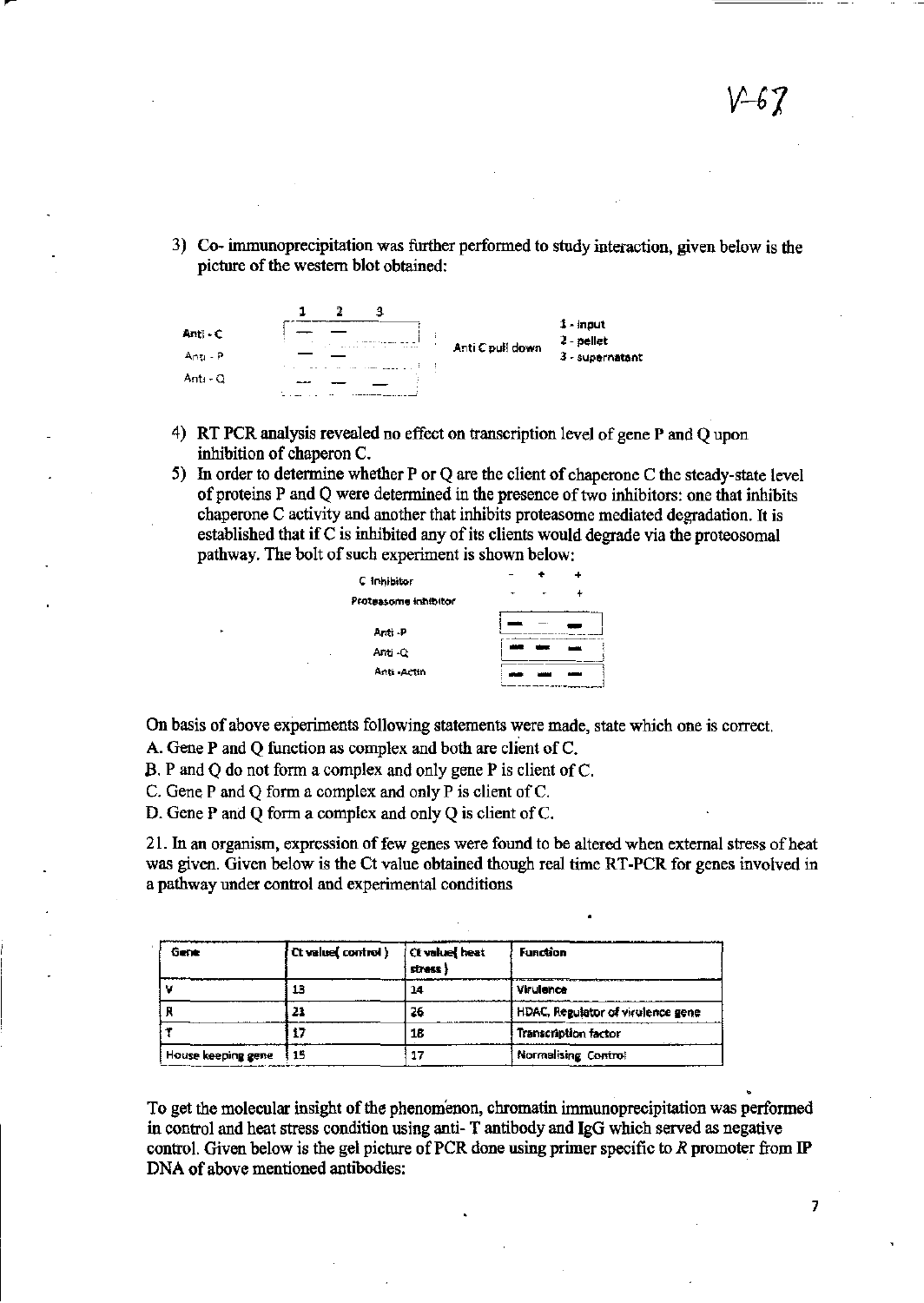

In T knock out background, no transcription alteration of both V and R was observed.

On basis of above experiments, following statements were made, state which one is correct.

- A. Upon heat stress, V and T are up-regulated 2 fold while R is down regulated 3 fold; and T acts as a repressor for the R gene expression.
- B. Upon heat stress, V and R are up-regulated 2 fold and 8 fold, respectively while T is down regulated 2 fold; and T acts as an activator for the R gene expression.
- C. Upon heat stress, V and T are up-regulated 2 fold while R is down regulated 6 fold; and T acts as a repressor for the R gene expression.
- D. Upon heat stress, V and T are up-regulated 2 fold while R is down regulated 8 fold; and T acts as a repressor for the R gene expression.

22. The following data was obtained from a transduction experiment:

Donor: *trp*<sup>+</sup> *leu<sup>+</sup> arg*<sup>-</sup>

Recipient: *trP" leu" arg+* 

Among the  $trp^+$  transductants, the researcher obtained the following phenotype:

*leu+ arg+ 48*   $leu^+ arg$  24 *teu"arg+ 144*   $lev \ arg$  3

The order of the loci is most likely to be:

A. Leu arg trp

B. Arg leu trp

C. Trp arg leu

D. Arg trp leu

23. If a double crossover occurs in a paracentric inversion, the four meiotic products are likely to be

A. inviable

B. viable

C. only non-recombinants are viable

D. dicentric chromosomes

24. Two bacterial strains, one isolated from sugar syrup  $(B_{syrup})$  and other from soil  $(B_{soli})$ , utilized glucose as the sole carbon source. The kinetic parameters of the enzymes from these bacteria that use glucose as substrate are given below.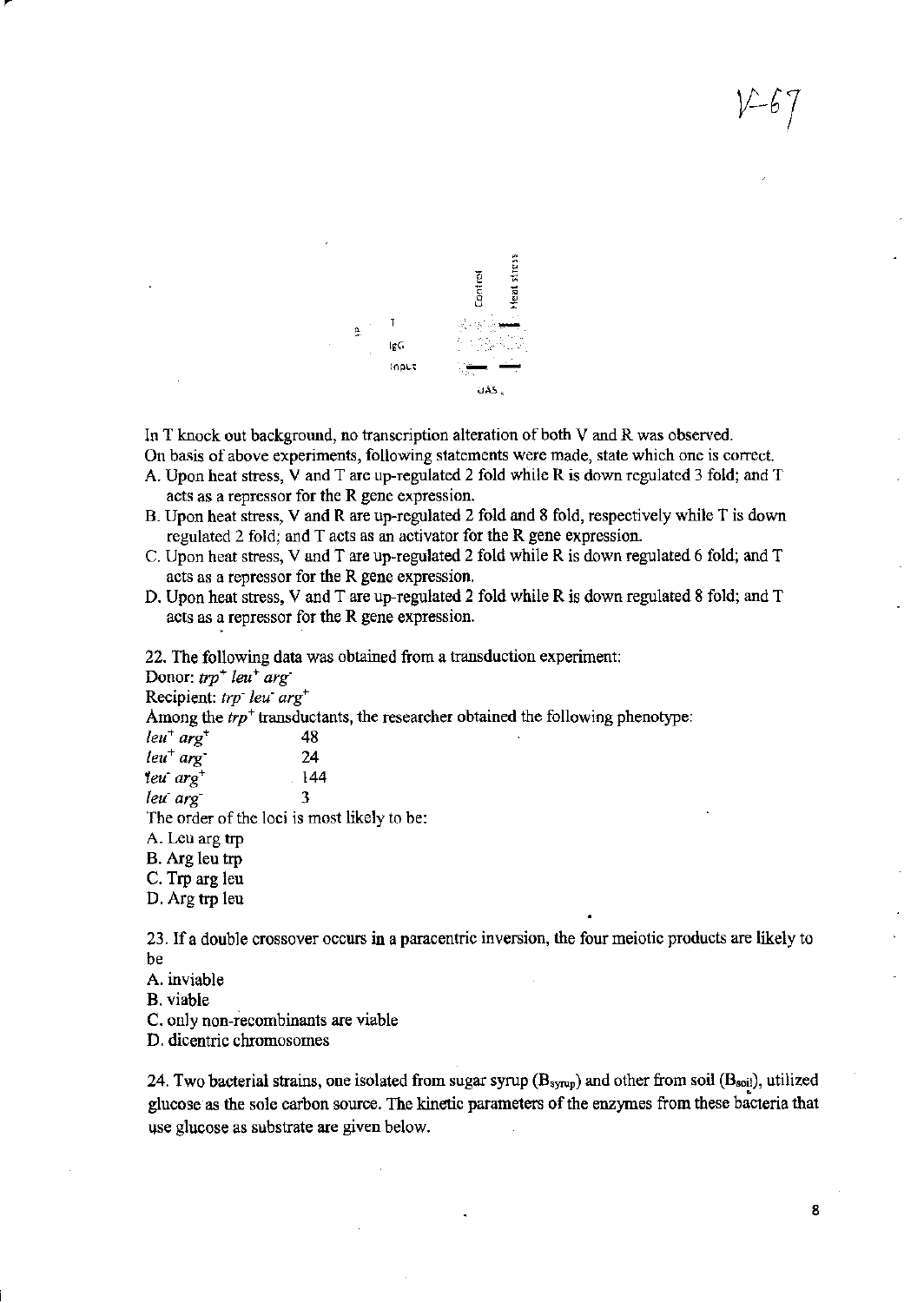| <b>Strain</b> | Bsyrup        | $B_{\rm soil}$   |
|---------------|---------------|------------------|
| Кm            | 1000 mM       | 10 <sub>mM</sub> |
| Vmax          | 1000 mmol/min | 100 mmol/min     |

The enzymes isolated from these two bacterial strains were then assayed in three different concentrations of glucose, 10mM, 100mM and 1000mM. Which of the following statements will be correct?

A. Strain  $B_{\text{soil}}$  will have higher  $v_0$  at 100 mM glucose than  $B_{\text{syrup}}$ 

B. Strain  $B_{symp}$  will have higher  $v_0$  at 100 mM glucose than  $B_{soft}$ 

C. Strain  $B_{\text{soil}}$  will have higher  $v_0$  at 10 mM glucose than  $B_{\text{symn}}$ 

D. Strain B<sub>soil</sub> will have higher v<sub>o</sub> at 1000 mM glucose than B<sub>syrup</sub>

25. Measurement of the tryptophan fluorescence of a protein at different pH gives the following data:

| Fluorescence at 335nm (arbitrary units) |  |  |
|-----------------------------------------|--|--|
| 5                                       |  |  |
|                                         |  |  |
| 10                                      |  |  |
| 35                                      |  |  |
| 70                                      |  |  |
| 95                                      |  |  |
| 100<br>٠                                |  |  |
| 100                                     |  |  |
|                                         |  |  |

.What is the energy of unfolding of protein at pH 2.5? Assume  $T = 25 °C = 298 K$  and gas constant, R is  $8.3145$  J/mol K.

A.  $\Delta G^{\circ}$ unf = -7.2 kJ mol<sup>-1</sup> B.  $\Delta G^{\circ}$ unf = +1.9 kJ mol<sup>-1</sup> C.  $\Delta G^{\circ}$ unf = -3.3kJ mol<sup>-1</sup> D.  $\Delta G^{\circ}$ unf = - 5.4kJ mol<sup>-1</sup>

#### PART<sub>B</sub>

*[Each question has only one right answer. Mark the right answer. There is no negative marking.]* 

26. Coupling causes the peaks in  ${}^{1}H$  NMR spectra to be split into

A. Two peaks

B. Multiple peaks equal to the number of hydrogens on surrounding atoms

C. Multiple peaks equal to the number of surrounding carbon atoms

D. Multiple peaks equal to the number of hydrogen on surrounding atoms, plus one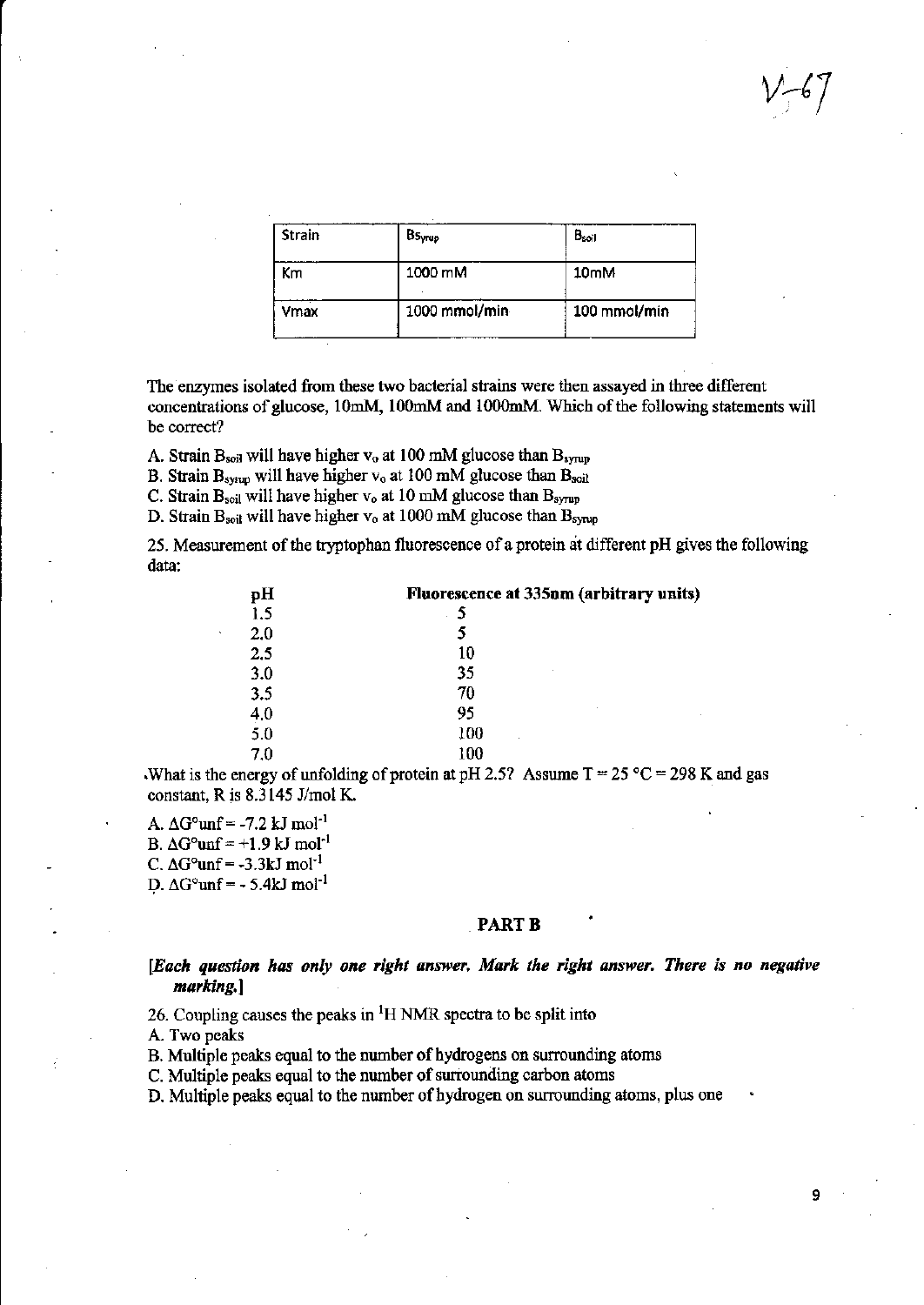27. What is the correct increasing order of wave number associated for  $C = C$ ,  $C = C$  and  $C = C$ ?

A.  $C - C > C = C > C \equiv C$  $B. C \equiv C > C = C > C - C$  $C. C - C > C = C < C \equiv C$ 

 $D. C \equiv C < C - C > C = C$ 

28. Absorption of radiation in the UV range attributable to  $n \rightarrow \pi^*$  electronic transitions is characteristic of which of the following types of compounds?

A. Aromatic hydrocarbons.

B. Unsaturated carbonyl compounds

C. Non-conjugated potyenes

D. Conjugated poiyenes

29. A sequence of amino acids in a certain protein is found to be -Ser-Gly-Pro-Gly-. The sequence is most probably part of  $a(n)$ :

A. Antiparallel sheet.

B. Parallel sheet.

C. Helix.

 $\begin{bmatrix} 1 \\ 1 \end{bmatrix}$ 

D·\furn

3q/ Which of the following statements about nuclear transport is incorrect? Mark the most appropriate answer.

A. Proteins destined to nucleus contain signal sequences

B. Small proteins can freely enter the nucleus

C. Signal sequence is removed after transport into nucleus

D. Nuclear localization sequences are sufficient to target any protein into the nucleus

31. Addition of N-linked oligosaccharides is done

A. On ribosomes

B. In ER and then modified in Goigi

C. In cis-Goigi followed by additional changes in trans-Golgi only

D. In all Golgi compartments and in the secretory vesicles

32. In a three-point test cross, the most frequent classes of progeny were ABc and abC and the low frequency were AbC and aBc. Which allele is in the middle?

A.Ala

 $B. B/b$ 

C. *C/c* 

D. Not enough information to decipher this

33. Which of the following statements about cytoplasmic inheritance is incorrect?

A. Uniparental inheritance

B. Non-medellan segregation

C. Progeny may have different degrees of heteroplasmy

D. Can be mapped relative to nuclear genes

34. Genome imprinting is

A. Printing genome sequences on arrays

B. Silencing of one copy of the chromosome

C. Parent of origin dependent expression of genes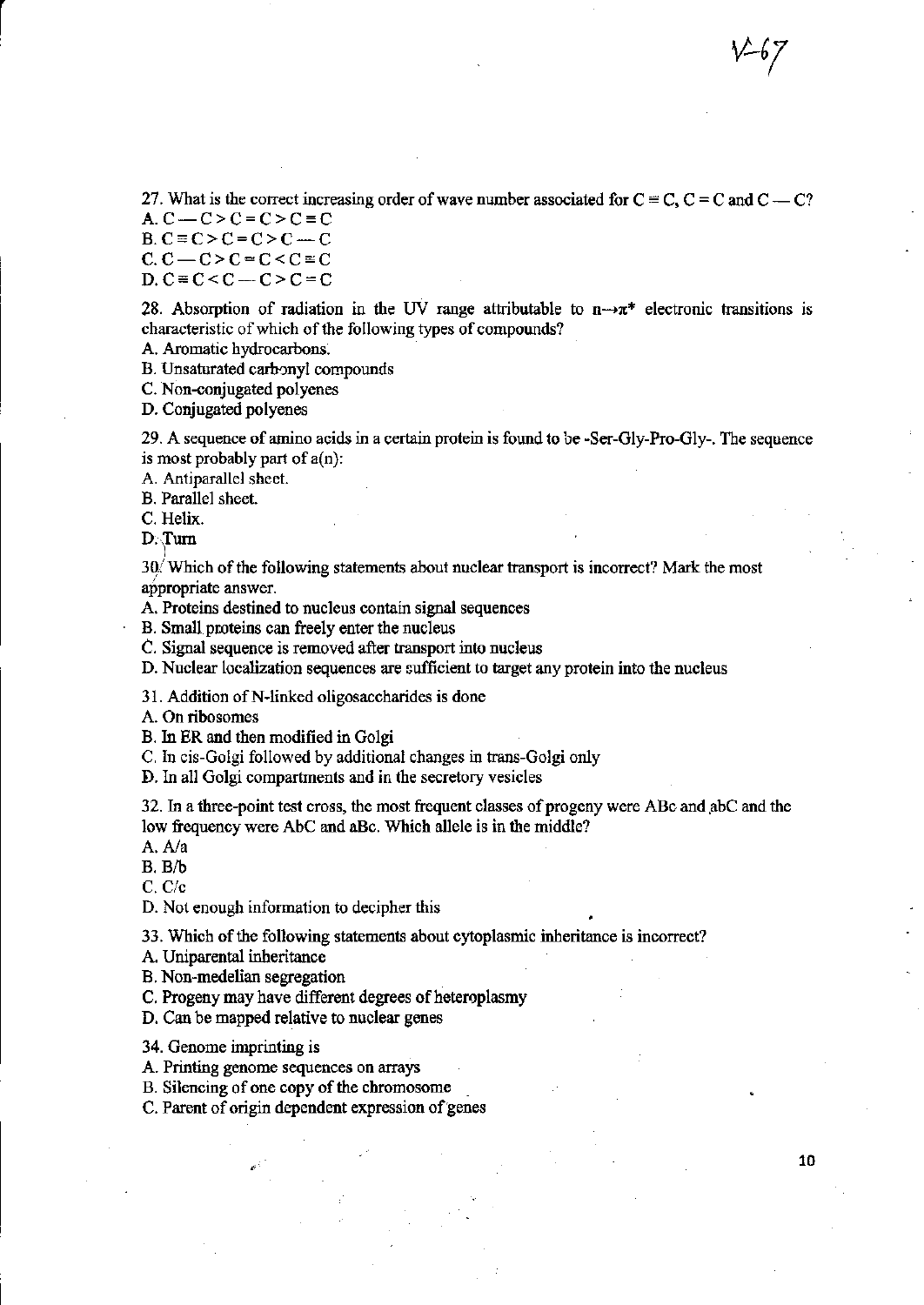D. Editing genome sequences

35. Which protein is involved in the separation of the two interlinked daughter chromosomes when DNA replication is terminated in E. coli?

A. DnaB

B. Topoisomerase III

C. Topoisomerase IV

D. Tus

36. What would bappen if the concentration of dideoxynucleotides was too high in a chain termination sequencing reaction? Matk the most appropriate answer.

- A. The reaction would yield very long molecules and there would be little sequence data close to the primer.
- B. The reaction would produce very short molecules.
- C. The reaction would not proceed as the high concentration of the dideoxynucleotides would inhibit the DNA polymerase.
- D. The fluorescence of the sequencing products would be too high and difficult to read.

37. Which of the following statements about recA, a protein involved in homologous recombination in E. *coli,* is wrong?

A. It hydrolyzes ATP to promote branch migration.

- B. It binds to single-stranded DNA to fonn a filament
- C. It is an ATP-dependent nuclease that generates single-stranded DNA.
- D. It facilitates the search of duplex DNA for regions with sequence similarities to the invading single-stranded DNA.

38. Which of the following immune cells is represented if the immune cell is CD45+, CD3+, is cytotoxic, can kill virus infected cells, and many also interact with lipid or glycolipid antigen presented by CD1 molecules?

A. Natural Killer Cells

B. Natural Killer-T cells

.c. Mast cells

D. Type 2 T helper cells

39. Which of the following statements is correct for MHC class III genes?

A. Encode glycoproteins expressed on the surface of nearly all nucleated cells.

B. Encode  $\beta$ 2-microglobulin gene that forms a part of MHC class I molecule.

C. Encode glycoproteins that primarily present exogenous antigenic peptides to CD4+ T cells.

D. Encode components of the complement system.<br>40. Which of the following mechanisms does not contribute to the generation of diversity of Tcell receptors when compared to the immunoglobulin diversity?

A. Somatic hypermutation

B. Combinatorial V-(D)-J joinjng

C. Non-templated (N) nucleotides added by Terminal deoxynucleotidyl transferase (TdT) at the junctions

D. Palindromic (P) nucleotides addition at the junctions

 $\ell$  – b $\ell$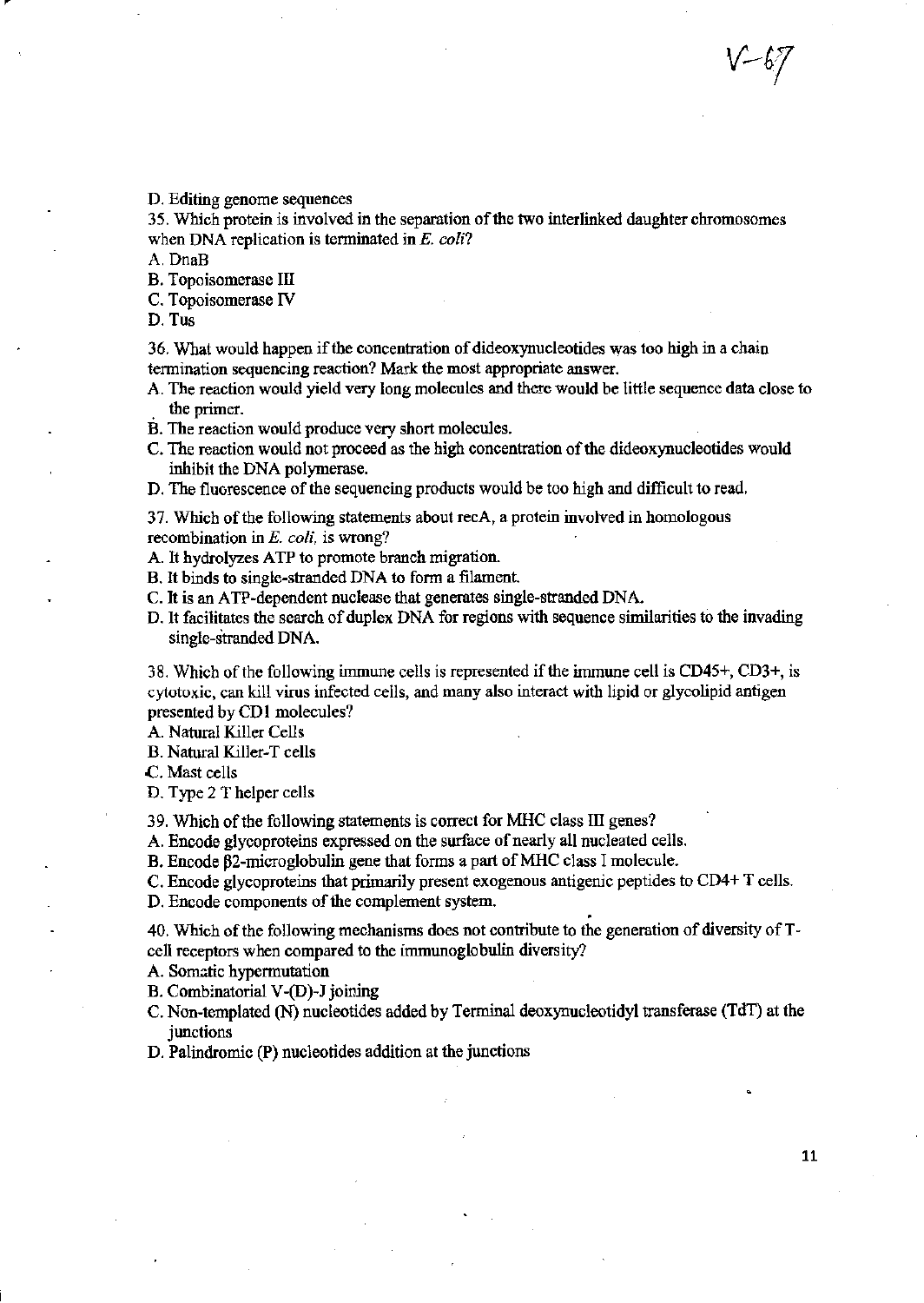41. A patient suffering from anemia goes to a doctor. A blood test revealed vitamin Bl2 deficiency and circulating antibodies directed against gastric parietal cells. Hyposecretion of which of the following gastric secretory products is responsible for this case of anemia?

A. Histamine

B. Gastrin

C. Pepsinogen

D. Intrinsic factor

42. Which of the following enzyme has bound Thiamine pyrophosphate

A. Pyruvate decarboxylase

B. Alanine transaminase

C. Pyruvate carboxylase

D. Pyruvate Kinase

43. Tandem enzymes have two different activities on the same polypeptide chain. Which of the answer is correct?

A. Glucose 6-phosphate dehydrogenase and Transaldolase

B. Phosphofructokinase-2 and Adenylate Transferase

C. Transketolase and Tyrosine transaminase

D. Histidine.decarboxylase

44. Glutamine serves as an amide group donor for the biosynthesis of which of the following. Mark the most appropriate answer.

A. Histidine, Trytophan, Glucosamine 6-phosphate. Nucleotides

B. Tyrosine, Aspartate, Ornithine

C. Tryptophan, Galacturonic acid

D. Lysine, Leucine, Ornithine

45. Which of the following statement is correct

A. N-linked glycan core oligosaccharide is formed on Dolichol pyrophosphate sequentially and contains N-Acetylglucosamine, Mannose, and Glucose residues linked to Asparagine residue in proteins.

B. N-linked core oligosaccharide is fonned on Dolichol pyrophosphate and contains Mannose, Galactose and Galactosamine sugars linked to Serine Hydroxy groups in proteins

C. Nucleotide diphosphate sugars are not the sugar donors in Glycoprotein biosynthesis

D. Individual sugars are added directly to the protein through specific enzymes.

46. Which of the following statement is correct

A. UDP-GlcNAc-Phosphotransferase absence leads to non-phosphorylation of mannose residues on lysosomal enzymes and causes I-cell disease.

B. UDP-GalNAc-Phosphotransferase absence leads to I cell disease

C. I cell disease is related to the absence of the LDL-Receptor

D. Arginine mutated to Alanine in Mannose 6-phosphate receptors can target lysosomal enzymes

47. 1. After plotting Lineweaver-Burk plot of the kinetic data of an enzyme, its slope was found to be 0.095 s. The plot intercepts the Y-axis at 0.0126 s. $\mu$ M<sup>-1</sup>. Calculate the  $K_M$  of the enzyme in mM.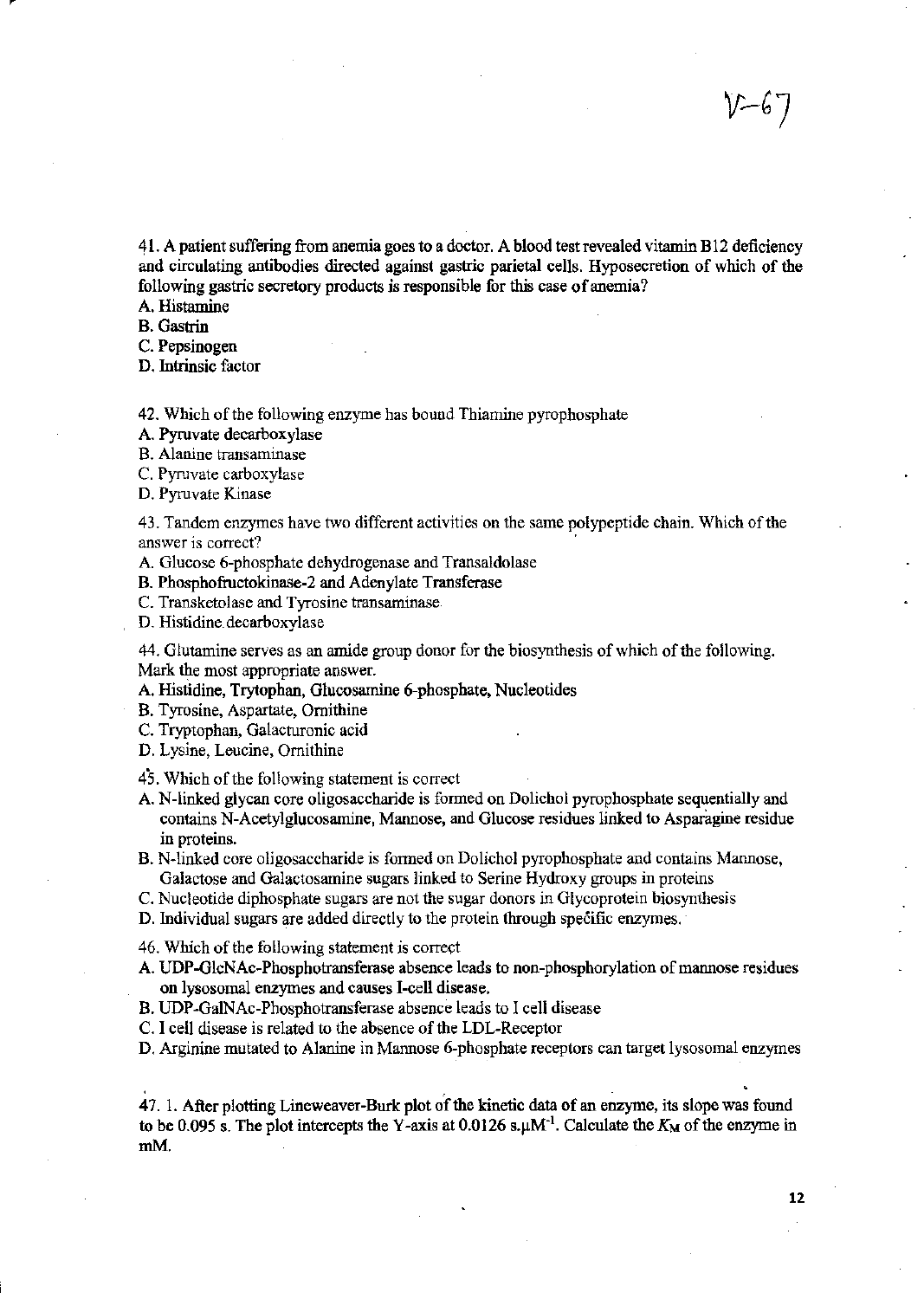/ — চ

A.  $1.33 \times 10^{-4}$ 

B. 7 *.54x 10-3* 

C.O.133

D.7.54

48. Which of the following amino acid cannot act as a nucleophile in the enzyme catalysis? A. Serine

B. Aspartate

C. Histidine

D. Asparagine

49. Which of the following method cannot be used to determine the molecular weight of an enzyme?

A. Size-exclusion chromatography

B. Ultracentrifugation

C. Biuret method

D. SDS-PAGE

50. Which of the following molecules has  $3 \sigma$  and  $2 \pi$  bonds?

A.HCN

 $B. C<sub>2</sub>H<sub>4</sub>$ 

 $C. C<sub>2</sub>H<sub>2</sub>$ 

D.C02

51. Which of the following aldehyde does not undergo Cannizzaro's reaction?

A. Formaldehyde

B. para methylbenzaldehyde

C. Trichloroacetaldehyde

*p.* Acetaldehyde

52. Which of the following molecule will undergo complete inversion of configuration during a nucleophilic substitution reaction such as

#### OMF  $R-Br + CI \xrightarrow{DMr} R-CI + Br$

A. CH<sub>3</sub>-C<sub>6</sub>H<sub>4</sub>-CH<sub>2</sub>-Br B. CH<sub>3</sub>-C<sub>6</sub>H<sub>4</sub>-CH(CH<sub>3</sub>)-Br  $C. CH<sub>3</sub>-C<sub>6</sub>H<sub>4</sub>-C(CH<sub>3</sub>)<sub>2</sub>-Br$ D. CH<sub>3</sub>-C<sub>6</sub>H<sub>4</sub>-CH(CH<sub>3</sub>-C<sub>6</sub>H<sub>4</sub>)-Br

53. Which of the following tools you will use to align distant pair of amino acid sequences:

A. BLAST

B. PSI-BLAST

C.NCBI

D. None of the above

54. Family relationships can be found in the following database:

A. NCBI

B. PROSITE

C.PDB

D.DDBJ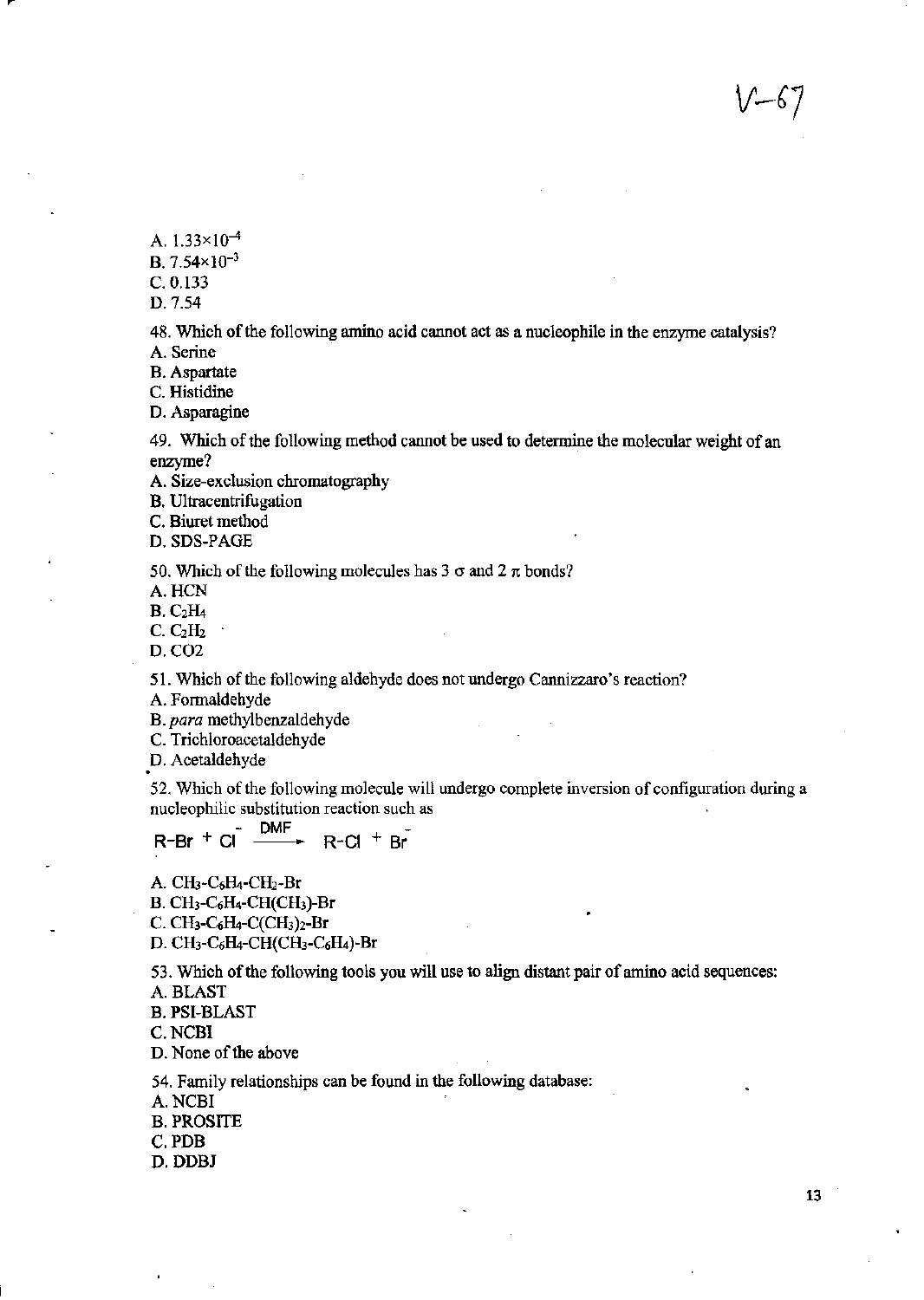55. If succinate is the substrate, how many  $H^+$  ions would have translocated across the inner membrane of mitochondria via the q cycle redox loop mechanism?

A. 2

B.3

C.4

D.6

56. When radioactive 3H\_NADH is added to a cell extract containing mitochondria, radioactivity quickly appears in the mitochondrial matrix. However, when  $^{14}$ C-NADH is added to the same cell extract, no radioactivity is found in the mitochondrial matrix. This is because

- A. <sup>14</sup>C-NADH cannot pass through the mitochondrial membranes whereas <sup>3</sup>H-NADH can pass through the membranes.
- B.  $^{14}$ C-NADH has very short half-life when compared to  $^{3}$ H-NADH
- C. The radioactive 3H is transported through the membranes via shuttle system whereas  $14C$  cannot pass through the membrane
- D. <sup>14</sup>C-NADH is rapidly utilized in the cytosol

57, How long does it take to synthesize a protein of molecular weight 50,000 at 37°C?

A. 17 sec

B. 27 sec

C, 63 sec

0.87 sec

58. Four genes kyuA, *kyuB, kyuC,* and *kyuQ* are required to synthesize substance Q from P in the reaction sequence  $P \rightarrow B \rightarrow C \rightarrow A \rightarrow Q$ . Each of these biochemical reactions can be detected. The product of a gene  $k\gamma u\Delta$  is needed to synthesize substance A from C. Similarly product of gene  $k y u B$  is needed to synthesize B from P; product of gene  $k y u C$  is needed to synthesize C from B; and product of gene  $kyuQ$  is needed to synthesize Q from A. Addition of radio labeled <sup>14</sup>C-P yields  $^{14}$ C-Q. A mutant is found for which addition of <sup>14</sup>C-P yields <sup>14</sup>C-A, but no <sup>14</sup>C-Q. In what gene is the mutation?

*A.kyuA* 

B. *kyuB* 

C. *kyuC* 

*D.kyuQ* 

59. You have a liquid culture of yeast *Saccharomyces cerevisiae,* You have diluted it 105 fold and plated 0.1 ml of the diluted culture on a solid agar plate to obtain 63 colonies. What was the  $OD_{600}$  of the initial culture? [Given that  $1OD_{600} = 3 \times 10^7$  cells/ml.]

A. 0.21

B. O. 33

C.2.1

D.3.3

60. What is the probability that the imidazole ring of histidine will be charged at pH 71 [Given that the  $pK_a$  value for the ring is 6.0]

 $A.0%$ 

B.9%

C.27%

D.90%